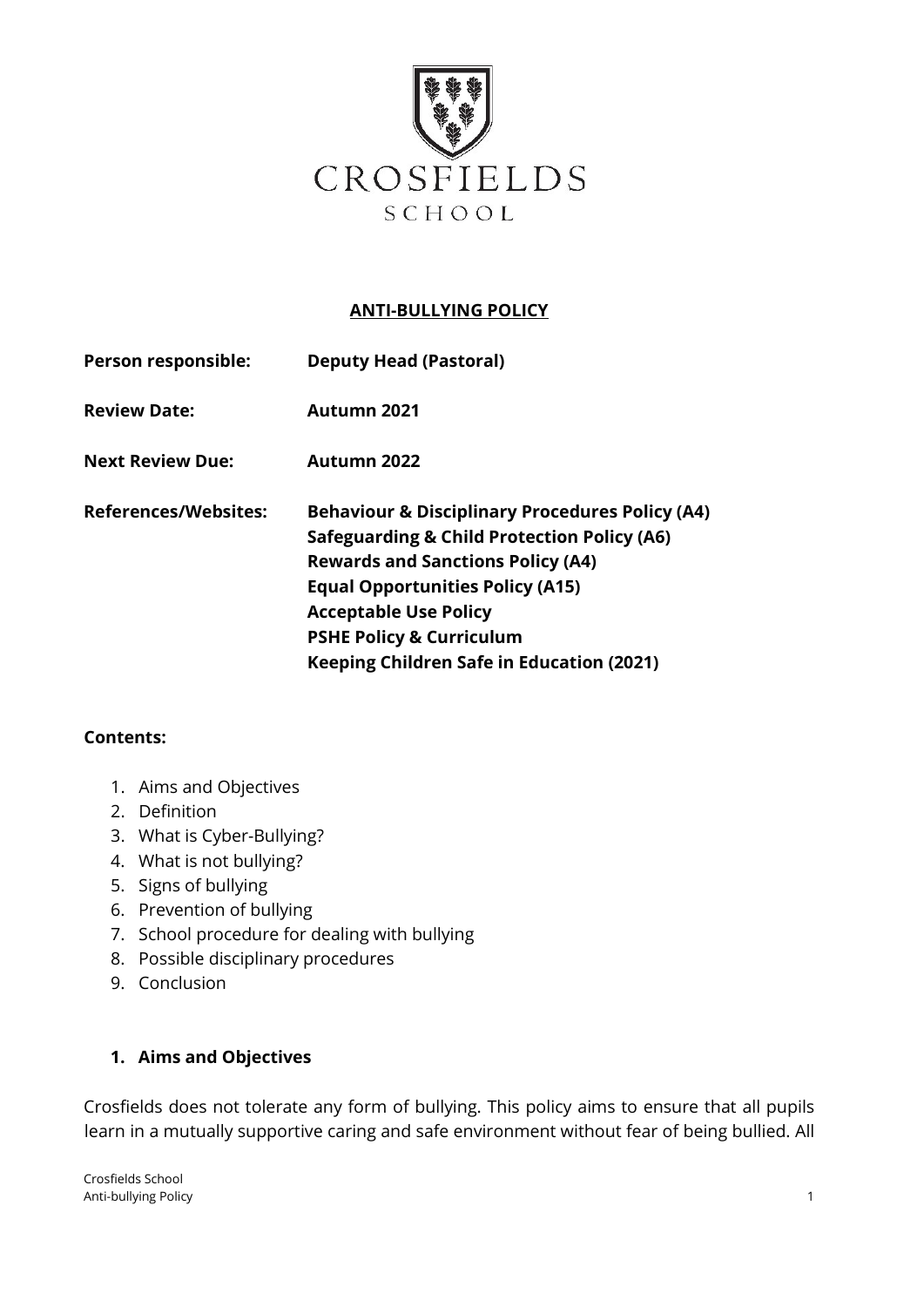members of the community are expected to base their behaviour on respect for one another, regardless of differences of age, race, status, sex or sexual orientation.

# **2. Definition**

Bullying may be defined as behaviour by an individual or group, repeated over time, that intentionally hurts another individual or group either physically or emotionally. This definition is designed to cover all types of bullying and including cyber-bullying.

Bullying may include racial, religious, cultural, sexual/sexist, homophobic, disability and cyber (social websites, mobile phones, texts messages, photographs and e-mails) elements. Bullying may also be directed at children who have Special Educational Needs. It can cause significant psychological damage - even suicide – and could raise Child Protection concerns.

There are four main forms of bullying. These are:

### • **Verbal**

For example, name calling, teasing, "banter", insulting, writing notes, sending electronic messages, making threats or abuse of any kind.

## • **Physical**

For example, hitting, kicking, spitting, unwanted physical contact, removing belongings, damaging property

Intimidating behaviour including pushing, barging, queue jumping.

## • **Emotional**

For example, ostracising, tormenting, causing embarrassment, spreading rumours, gesturing.

## • **Cyber**

Cyber-bullying is all areas of internet/wifi misuse. This includes use of any device for instant messaging, e-mail, chat rooms or [social networking s](http://whatis.techtarget.com/definition/social-networking)ites such as Snapchat, Instagram, WhatsApp, [Facebook a](http://whatis.techtarget.com/definition/Facebook)nd [Twitter t](http://whatis.techtarget.com/definition/Twitter)o harass, threaten or intimidate someone.

Bullying can occur between students or between members of staff and may also be carried out by students towards staff or vice versa.

Encouraging other people to engage in bullying behaviour is also bullying.

Whilst bullying behaviour is repeated over time, the school is aware that single incidents may be part of a pattern that does not immediately reveal itself. As such, the School uses ISAMS to log single incidents and then use the sanctions process to respond accordingly. The DHP also keeps a Bullying Log file. As a result, the School can quickly spot patterns of behaviour that may well constitute bullying.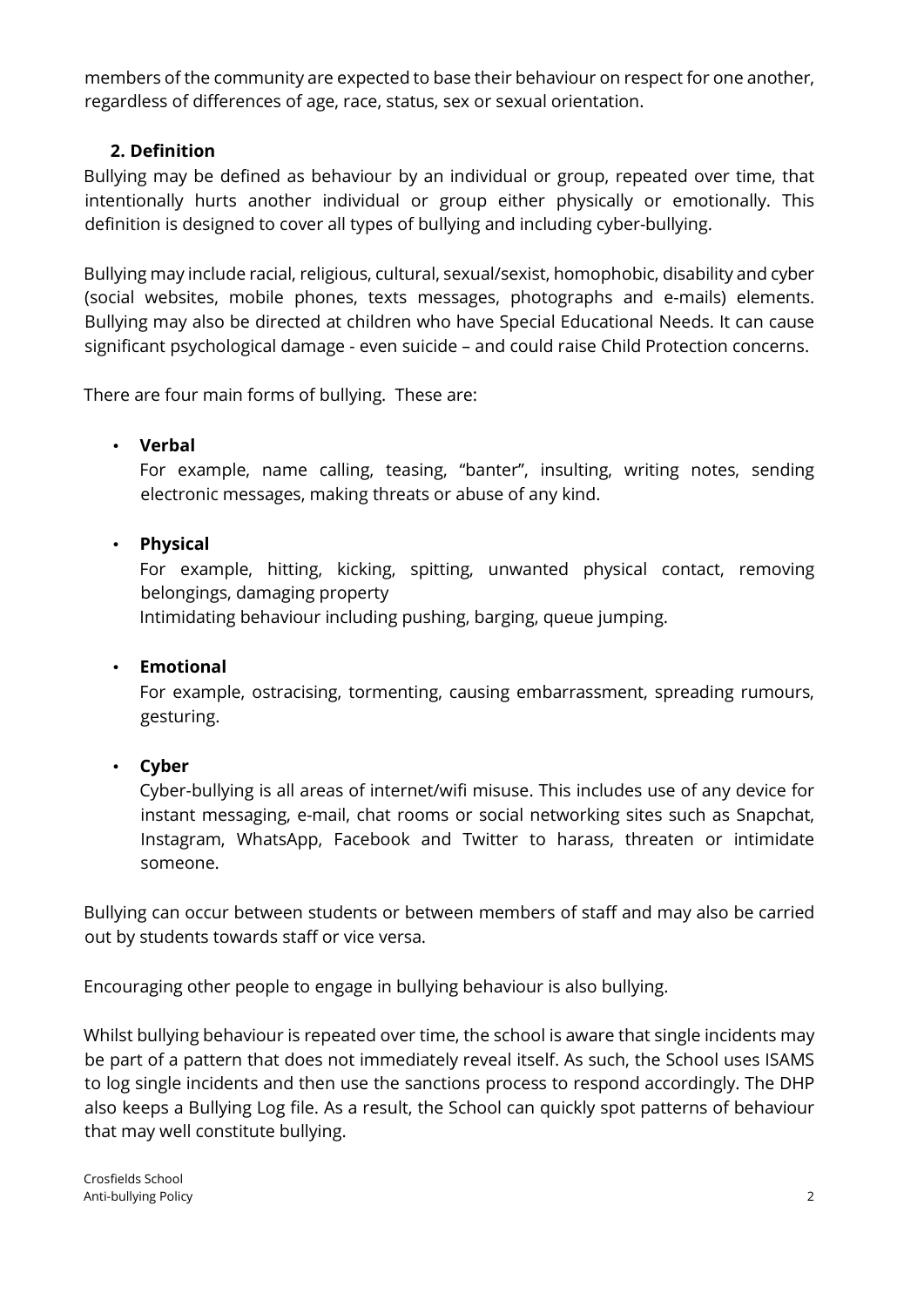# **3. What is Cyberbullying?**

The rapid development of, and widespread access to, technology has provided a new medium for 'virtual' bullying, which can occur in or outside school. Cyberbullying is a different form of bullying and can happen at all times of the day, with a potentially bigger audience, as people forward on content at a click. Crosfields School is committed to working to achieve a school that is free of cyberbullying.

Cyberbullying is bullying of any of the above types which makes use, or misuse, of electronic forms of communication. This is a particularly powerful and invasive form of bullying and includes:

- Email and Internet chat room misuse
- Mobiles phone threats, intimidation and unkind messages and calls
- Using social media such as Facebook, SnapChat and Instagram (as three examples) to cause upset and / or provoke another person
- Misuse of associated technology e.g. camera and video facilities and by using the internet and phones to upset or threaten people, to post cruel messages, to send unpleasant photographs, to publish intimate or private details or images or to spread rumours
- Using cameras or video facilities inappropriately in order to intentionally harm, humiliate, embarrass or otherwise upset a person.

## **4. What is not bullying?**

It is important to realise that not all inequality in relationships will constitute bullying, nor will all disagreements, differences or conflicts between members of the community. It can be harmful to use the term 'bully' particularly if the evidence of bullying is inconclusive.

The following is a non-exhaustive list of behaviours which are not, in isolation, bullying behaviours:

- Not liking someone or not being liked by someone
- Being excluded from play or activities where there is no intention to humiliate or emotionally harm the person being excluded
- Accidentally bumping into someone
- **Assertiveness**
- A single act of telling a joke about someone although the difference between having a sense of humour and making fun of someone is very fine and people can misjudge this use of humour with negative consequences
- Arguments. Arguments are heated disagreements between two (or more) people (or groups). Conflict is a natural part of human behaviour. Peaceful resolution of conflict is a healthy and essential part of community, of society and of a world where there are differences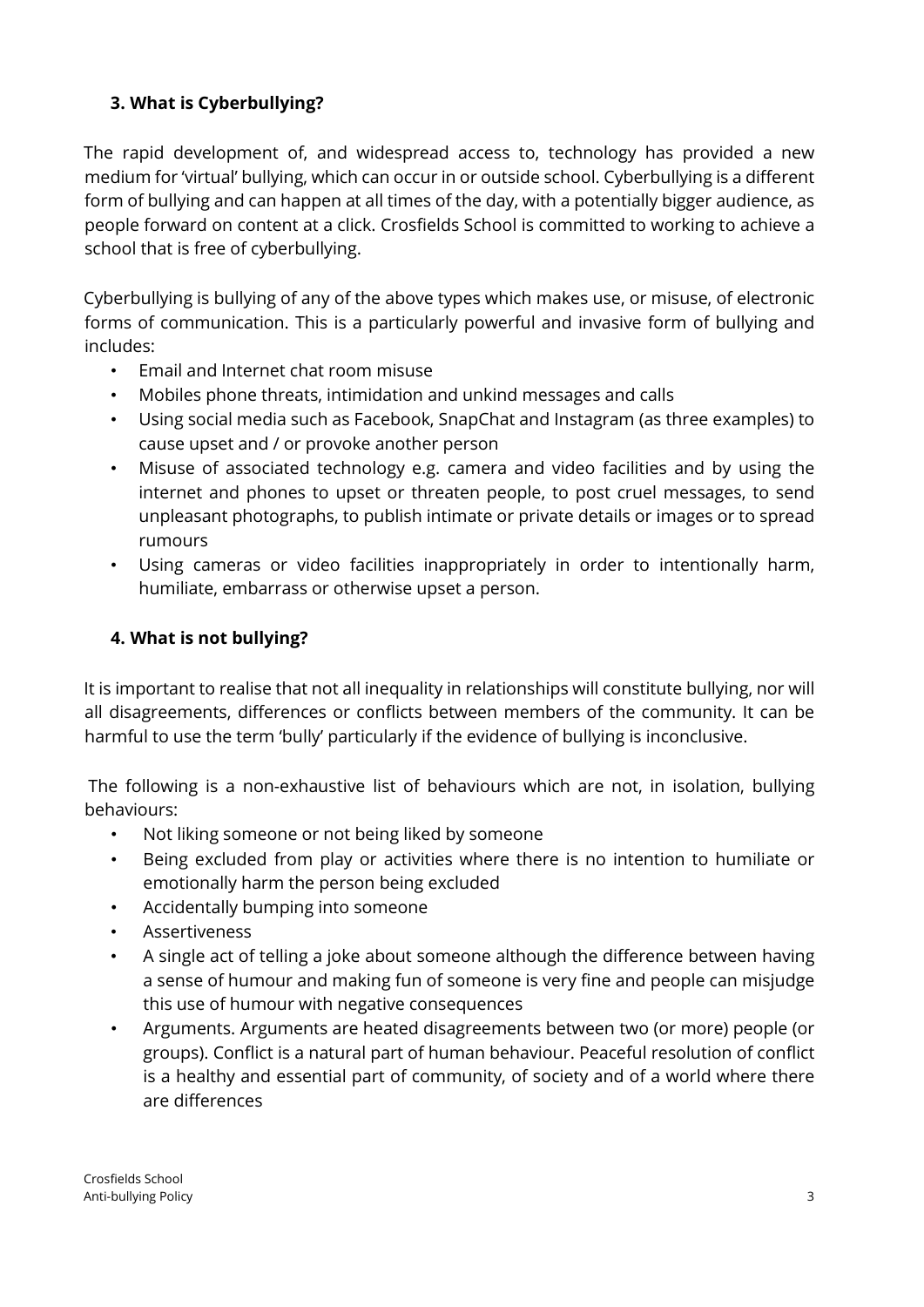- Expression of negative thoughts or feelings regarding others. This is to be discouraged but does not constitute bullying per se, unless it is done repeatedly and encourages others to follow suit.
- Isolated acts of harassment, aggressive behaviour, intimidation or meanness are not necessarily bullying. They can become so if repeated over time. Whilst these isolated acts might not constitute bullying on their own, they should be dealt with by following the disciplinary procedure below, depending on the seriousness of the act.

# **5. Signs of bullying**

All bullying is damaging to those who experience it and those who perpetrate it. The consequences of bullying can last for many years, can undermine a person's confidence for life and can lead to lasting psychological damage and even suicide. There are criminal laws which apply to harassment and threatening behaviour and the school will involve outside agencies should it be necessary to do so.

The symptoms below are not exhaustive and may or may not be caused by bullying but when displayed the question of whether or not bullying is or has taken place should always be investigated. Consider the possibility of bullying when a child:

- Frequent visits to the Medical Room with symptoms such as stomach pains, headaches
- Is frightened of walking to and from school
- Begs to be driven to school
- Changes their usual routine
- Is unwilling to go to school
- Becomes withdrawn, anxious or lacking confidence
- Starts stammering
- Attempts or threatens suicide or runs away
- Cries themselves to sleep at night or has nightmares
- Regularly feels ill in the morning
- Underperforms at school
- Comes home from school with clothes or property damaged
- Has possessions which are damaged or 'go missing' regularly
- Ask for or starts stealing money
- Continually 'loses' money
- Has unexplained cuts or bruises
- Exhibits signs of an eating disorder
- Becomes aggressive, disruptive or unreasonable
- Is bullying other children or siblings
- Is evasive or frightened to say what is wrong
- Gives improbable excuses for any of the above
- Is afraid to use the internet or mobile phone
- Is nervous or jumpy when a cyber- message is received.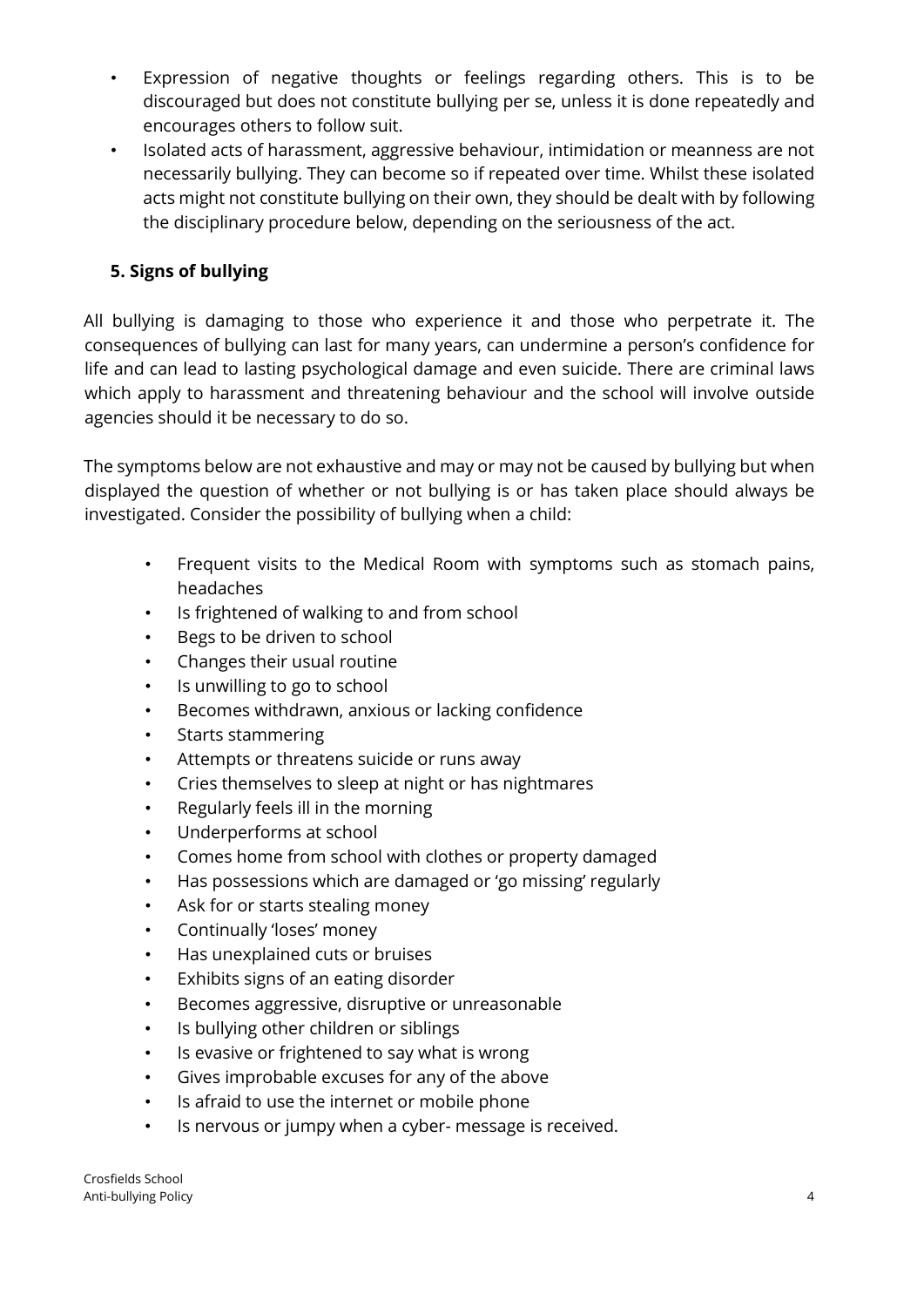"Worry" boxes are placed around the school. These boxes are monitored regularly by designated teachers. The pupils with access to a device also have an online worry button which is monitored by Team Pastoral. When receiving a 'worry', Team Pastoral will respond with support for the pupil of concern and should they see fit, follow up with any disciplinary action following the procedures laid out below and in the Behaviour Policy and Rewards and Sanction Policy.

# **6. Prevention of bullying**

The main method of prevention is to sustain an environment which inherently assumes a culture of mutual self-respect within which bullying is not tolerated.

The problem of bullying and how to deal with it is addressed extensively in the school's PSHEE programme and new pupil induction. It is constantly reinforced through Collects and assemblies, circle time, tutor time, by teachers, prefects and senior pupils. Appropriate behaviour online is also taught throughout the E-safety programme via Computing lessons.

The school has a small cohort of pupils who have been trained by professionals to act as antibullying ambassadors within the school. Their role is to raise awareness of anti-social behaviour, encourage an open culture and also to instigate anti-bullying initiatives through assemblies, work with year/tutor groups and publicity campaigns.

All pupils are very aware of our zero tolerance stance. This stance is well communicated and pervades everything that we do. The schools promotes a "talking culture" regarding bullying and pupils are aware of who they can approach.

Staff are trained through INSET sessions relating to classroom/behavioural management and a Safeguarding and Wellbeing newsletter is regularly circulated. Awareness of possible bullying is raised through pastoral team meetings and potential problems are highlighted for monitoring or action.

When necessary or appropriate, parental information evenings by outside speakers are set up to cover issues of importance such as bullying, cyber-bullying or sexting. The school's Anti-Bullying Policy is also available to all parents (and prospective parents) via the school website.

# **7. School Procedure for Dealing with Bullying**

# **Pupil procedure**

Crosfields pupils use a system called TAG designed by the school's student council:

# *What to do if I feel I am being bullied?*

*Do not blame yourself. Do not put up with it. Use TAG.*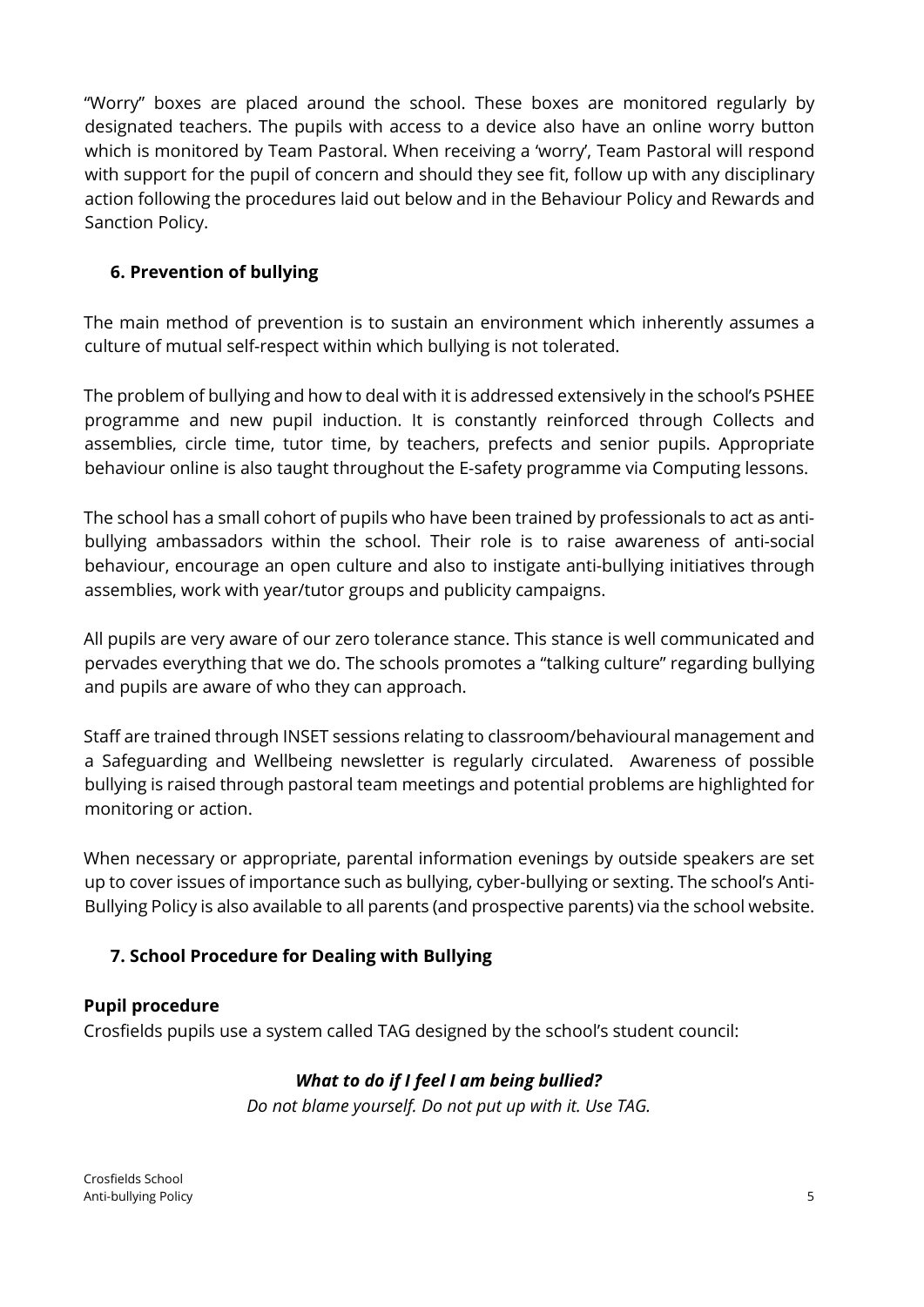*T – Tell the person how their actions make you feel A – Ask them to stop G – Get help from an adult if it doesn't stop* 

## *Who can I talk to?*

*Any adult you trust: any teacher, TA, the school Nurse or a parent. They will listen and help.* 

## *What if I see someone else being bullied?*

*Do not get involved in the bullying Do not ignore it Tell an adult you trust.* 

## **School procedure**

The school will always respond to any allegations or suspicion of bullying. There is a staged approach to deal with incidents of bullying. Depending on the seriousness of the bullying, the incident will be dealt at the appropriate level.

## *Stage 1*

In the first instance, the school will try to bring the situation out into the open and attempt to understand both the bullying incident and its context. This is usually dealt with by tutors and pastoral leaders with the focus on understanding what has transpired and why it has been reported as bullying. Where appropriate a restorative approach is used. This involves the victim explaining to the perpetrator (either directly or through a third party) how s/he feels and the impact of the actions.

## *Stage 2*

If the bullying does not stop or is sufficiently developed, the school will expect the perpetrator(s) to sign a record of what has transpired and an intent to stop such behaviour. Parents will normally be informed and a sanction is likely. The Deputy Head Pastoral is usually actively involved at this stage.

## *Stage 3*

Should they not adhere to this formal undertaking, the school reserves the right to punish this offence through its staged disciplinary procedures including:

- Deputy Heads Detentions
- Formal Warning Suspension
- In extreme cases, by Expulsion

All incidents need to be recorded by the tutor/pastoral leaders. Any incident reaching Stage 2 must be referred to the Deputy Head Pastoral. In more extreme cases, it is likely that our staged approach will be by-passed and stiff sanctions will be applied immediately.